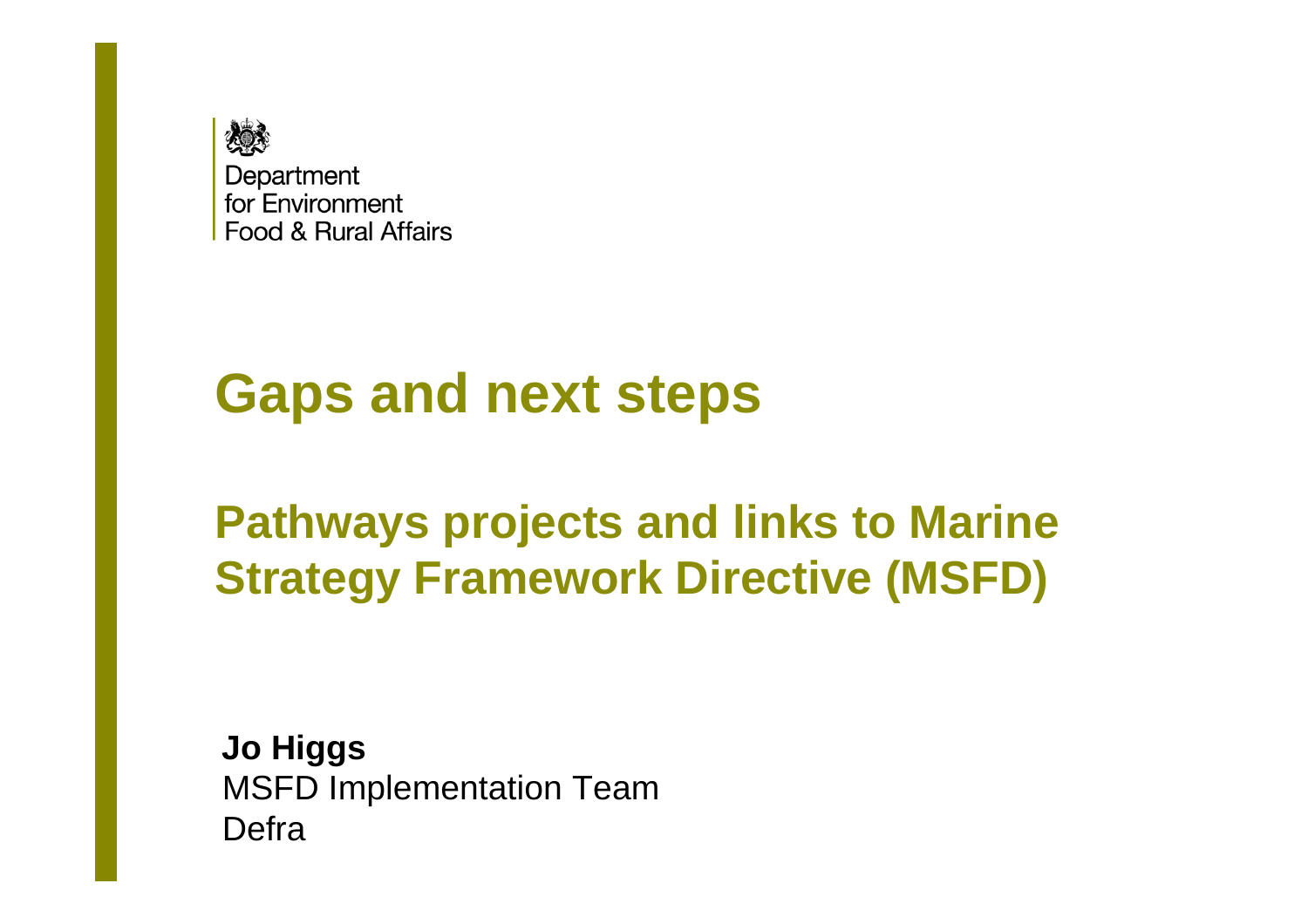# Contribute to the delivery of MSFD Descriptor 2:

Non-indigenous species introduced by human activities are at levels that do not adversely alter the ecosystem.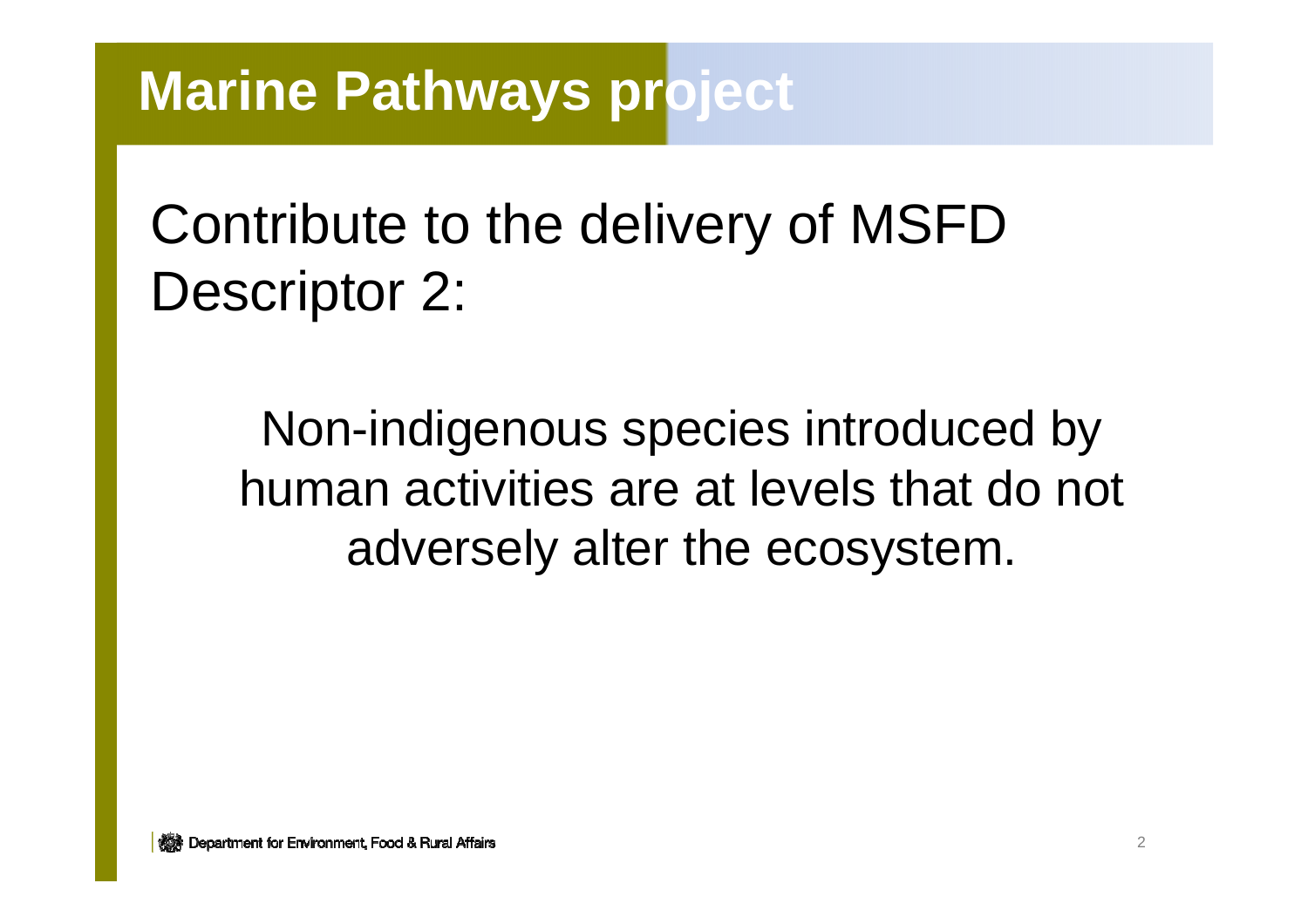**Published Marine Strategy Part One: Initial assessment, characteristics of Good Environmental Status, and targets and indicators** 

- **□ Lack of information on abundance, distribution and impacts**<br>□ **UK oberactoristics:** The risk from pathways and vectors **□ UK characteristics:** The risk from pathways and vectors which facilitate the introduction and spread of NIS as a reg
- which facilitate the introduction and spread of NIS as a result of human activities is significantly reduced, leading to a reduction in the risk of introducing new species some of which may have adverse impacts.
- **□ UK target 1:** Reduction in the risk of introduction and spread<br>of non pative species through improved management of high of non native species through improved management of high risk pathways and vectors.
- **UK target 2:** Action plans are developed for key high risk marine non indigenous species by 2020.
- □ Has not been possible to set quantitative targets covering all<br>MSED indicators MSFD indicators.

**2012**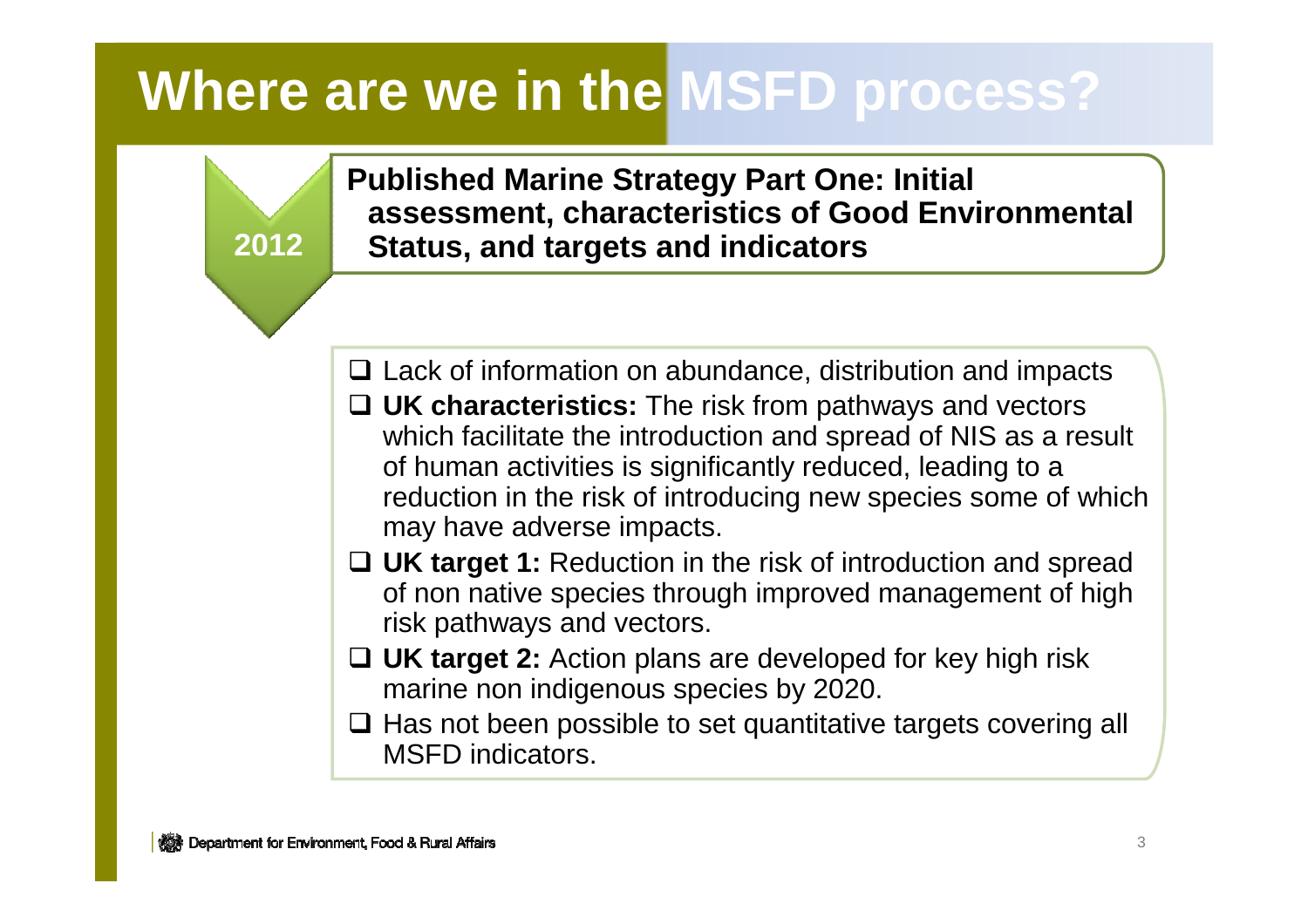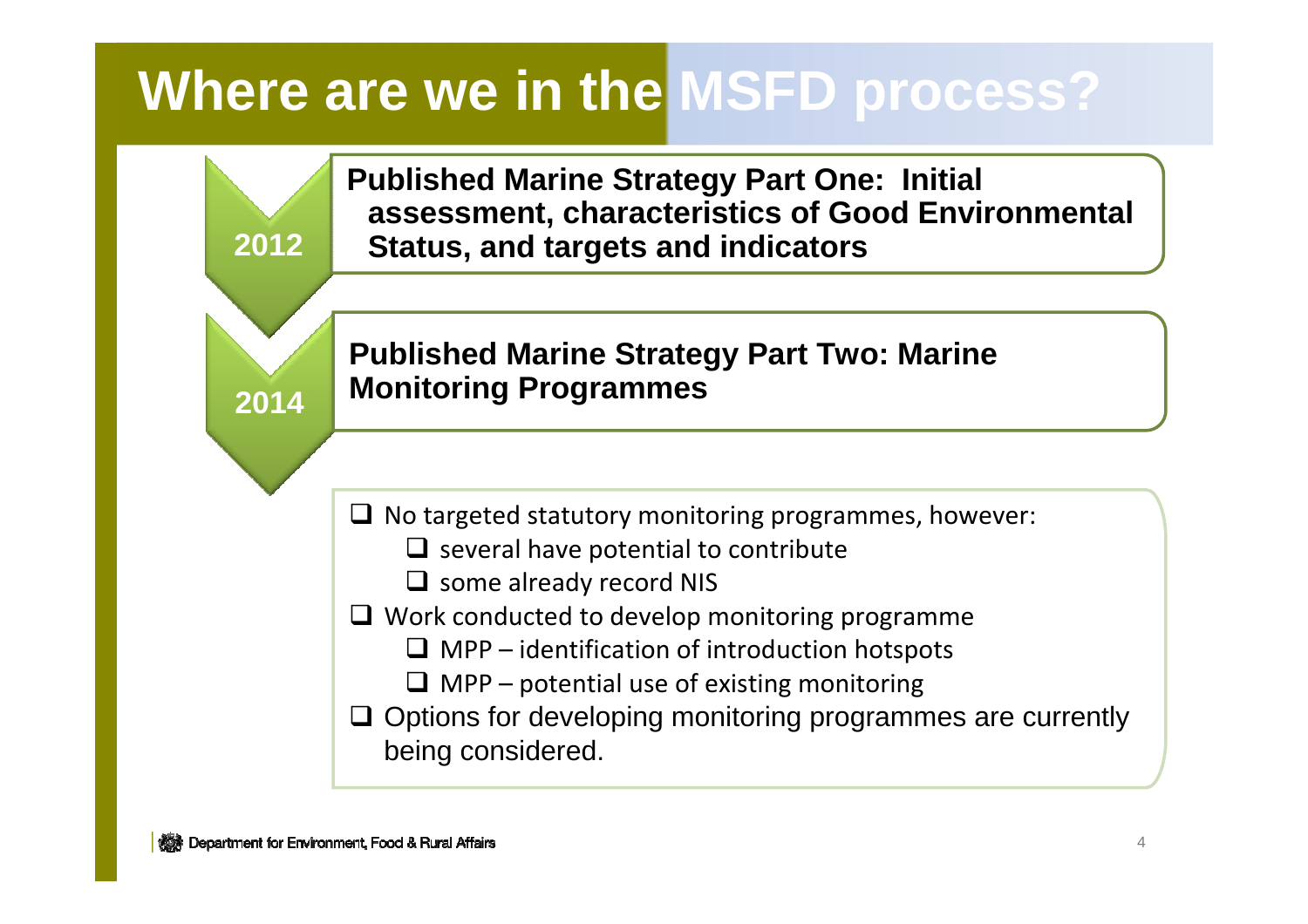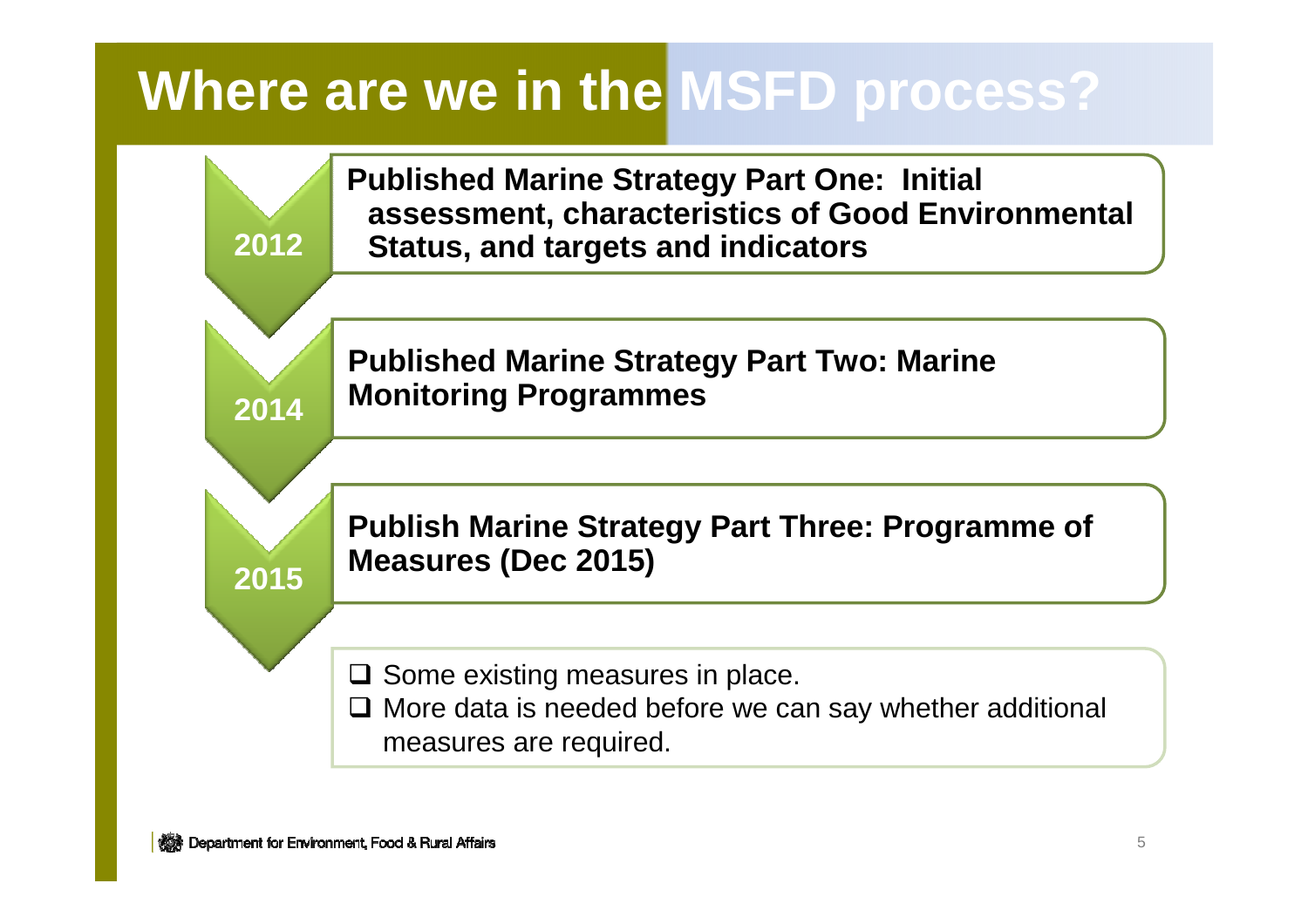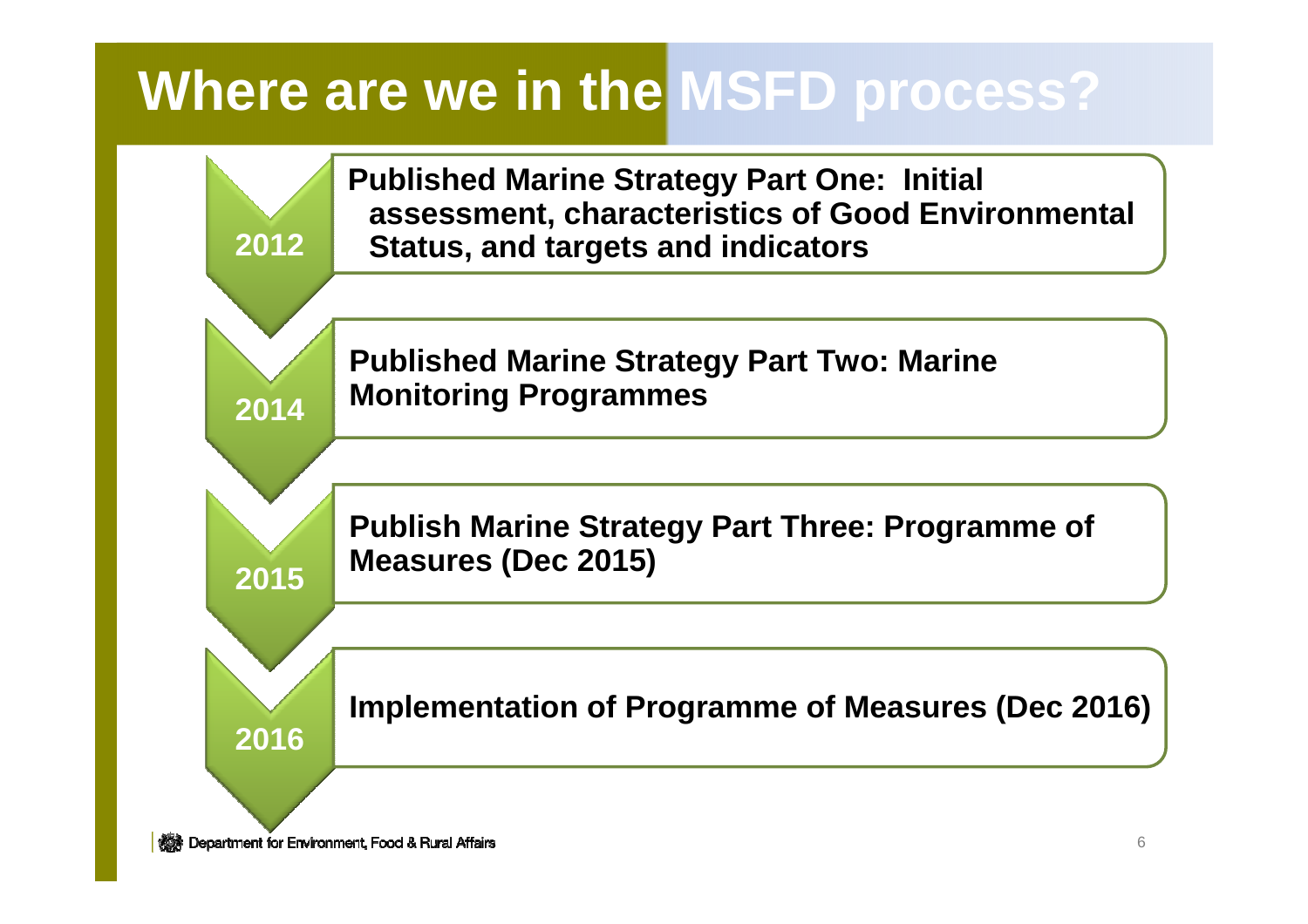#### **Gaps and next steps: Monitoring**

- Develop a target species list
	- ► Work currently being carried out
- **► Establish a baseline data point** 
	- Looking to start work April 2015
- Monitoring for NIS already present in UK waters
	- > Looking at options to adapt remit of existing statutory monitoring programmes
- Surveillance for NIS not currently present in UK waters
	- > Looking at options to develop a risk based surveillance programme targeting hotspot locations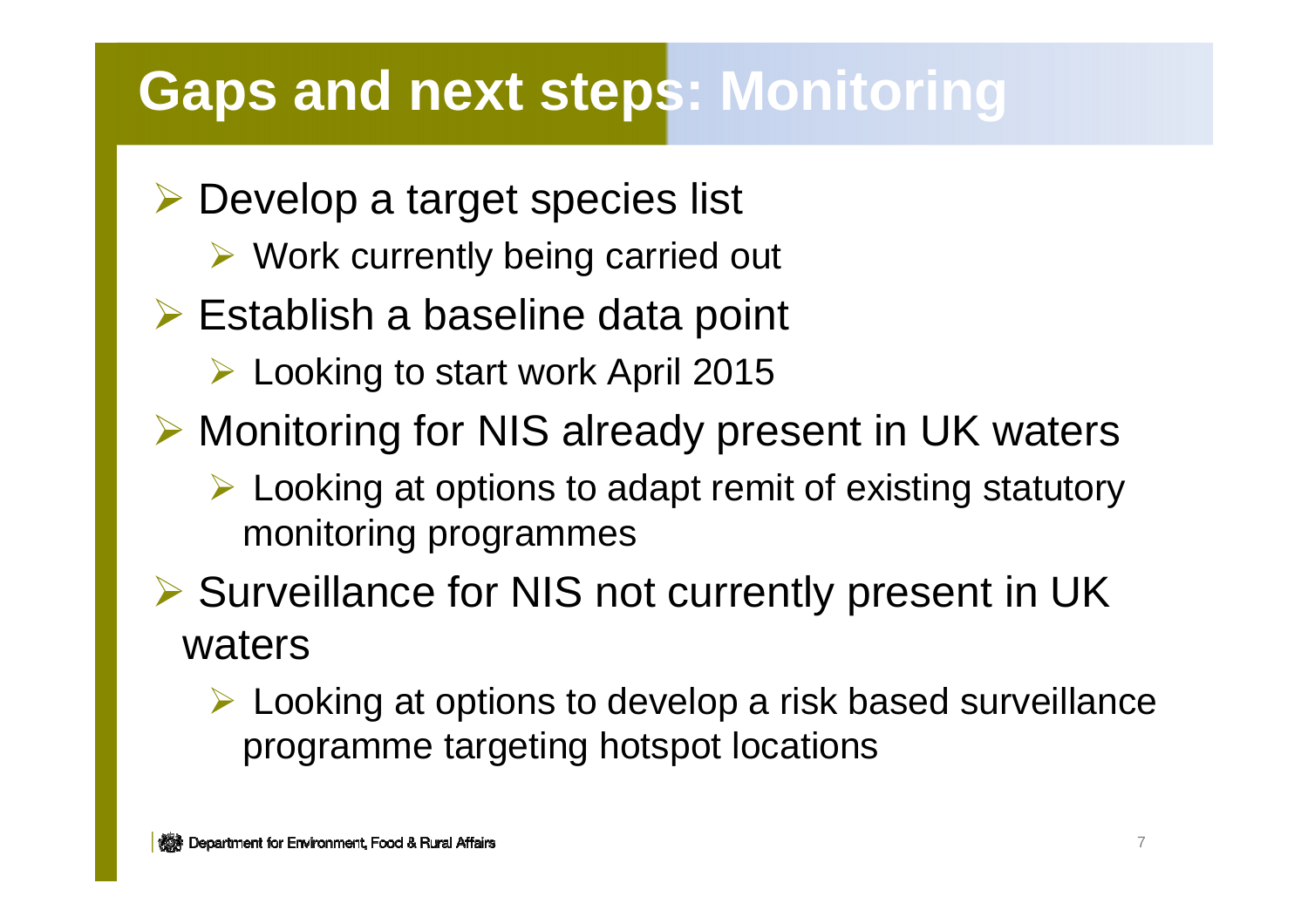#### **Gaps and next steps: Measures**

#### - UK currently consulting on MSFD programme of measures.

> Please provide comments on proposals and<br>information on other relayent measures not in information on other relevant measures not included.